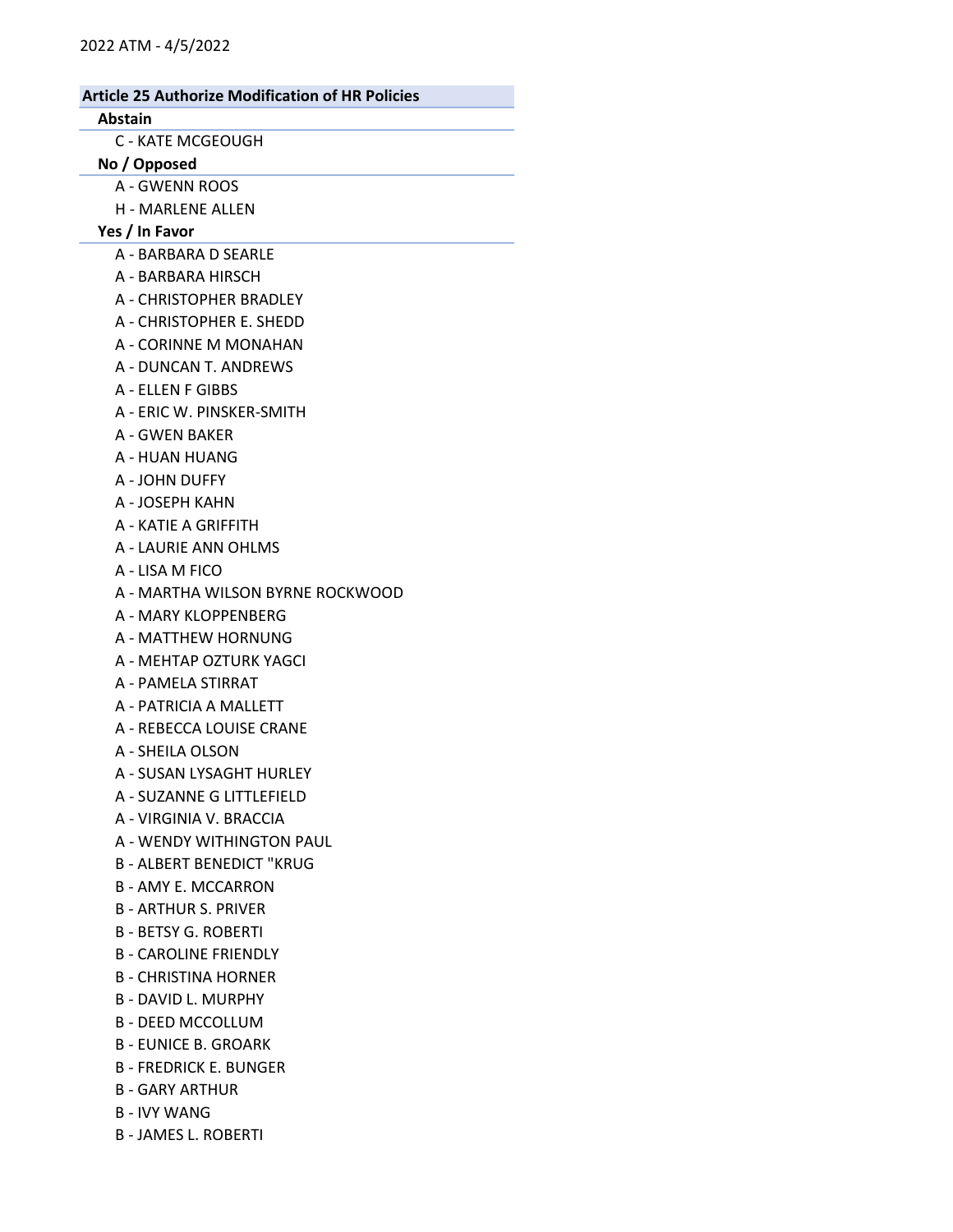- B JOSEPH MICHAEL "HICKSON B - JOSEPH SCHOTT B - KATHERINE S. CORT B - KELLY C. FRIENDLY B - LINDA H. CHOW B - MELISSA A. MARTIN B - MIDDLETON ANSLEY "MARTIN B - NORA TRACY PHILLIPS
- B PAUL THOMAS DELANEY
- B PETRO LISOWSKY
- B ROBERTA MORGENSTERN
- B S. PETER W. JONES
- B SCOTT K. BENDER
- B SKYE JACOBS
- C AMY SB GOTTSCHALK
- C ANDREA N. WARD
- C ANN M. HOWLEY
- C ANN WELKE RAPPAPORT
- C BEATRICE BEZMALINOVIC DHEBAR
- C ELIZABETH LASHWAY
- C HOLLY M. GRACE
- C HYUN SOOK RYU SONG
- C KATHY Y. EGAN
- C KELLY MCCOULF NORRIS
- C LEANNE J. LEIBMAN
- C LINDA OLIVER GRAPE
- C LUCIENNE V. RONCO
- C LUCY ROONEY KAPPLES
- C MARCIA TESTA SIMONSON
- C MARTIN JAY "MCHALE
- C PAMELA POSEY
- C ROYALL H. SWITZLER
- C SARA H. RAVERET
- C SARAH H. PEDERSEN
- C SHARON L. GRAY
- C STEVEN D. FESSLER
- C SUSAN K. MAGGIONI
- C THOMAS H. ULFELDER
- C WENDY HARRIS GARBER
- D ANN-MARA S. LANZA
- D CAROL ALMEDA-MORROW
- D CRAIG EDWARD MACK
- D DEREK B. REDGATE
- D DIANE E. HALL
- D ELIZABETH H. SHLALA
- D ELIZABETH SULLIVAN WOODS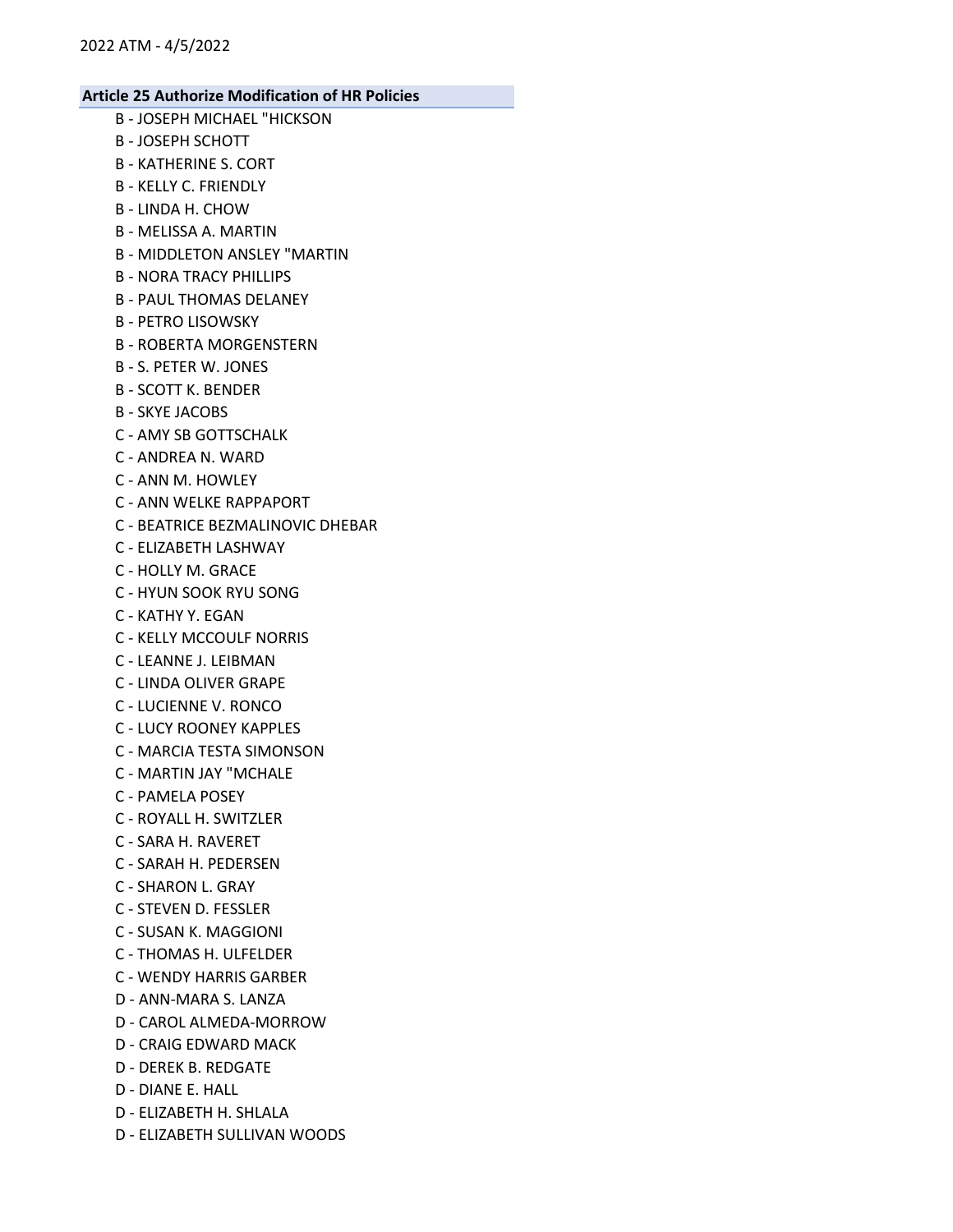- D ETHAN I. DAVIS
- D GAIL FRANCES SULLIVAN
- D IAN COHEN
- D ILLANA S. NISSENBAUM
- D JOHN D. LANZA
- D JOHN SCHULER
- D LAURA ROBERT-FRAGASSO
- D LAURA SCHOTSKY OLTON
- D LINA EVE VITA MUSAYEV
- D MARGIE PALLADINO
- D MARK B. BENJAMIN
- D MARY BETH GRIMM
- D MASON R. SMITH
- D MAURA MURPHY
- D PATTI QUIGLEY
- D QUENTIN S. PRIDEAUX
- D SANDRA SABA JOSEPH
- D STEPHEN G. MURPHY
- D W. ARTHUR "GARRITY
- E CAREN PARKER
- E DENNIS DISCHINO
- E JACQUI VAN LOOY
- E JARED W. PARKER
- E JESSICA BETH GRAHAM
- E JOAN GAUGHAN
- E KATHERINE K. MACDONALD
- E KATHERINE L. "BABSON
- E KEVIN J. MACDONALD
- E LAURENCE D. SHIND
- E LISE M. OLNEY
- E MARLA L. ROBINSON
- E MARY GARD
- E NANCY L. GOODEN WESTENBERG
- E NEAL R. GOINS
- E ODESSA MB SANCHEZ
- E PAUL A. CRAMER
- E RAINA C. MCMANUS
- E RANI ELWY
- E REGINA C. LAROCQUE
- E RUSSELL THOMAS GENTRY
- E SUSAN E. RYAN
- E SYLVIA T. HAHN-GRIFFITHS
- E THOMAS J. MACDONALD
- E TIMOTHY W. FULHAM
- E WENDY A. HAERING-ENGELS
- E WENDY S. BECK VON PECCOZ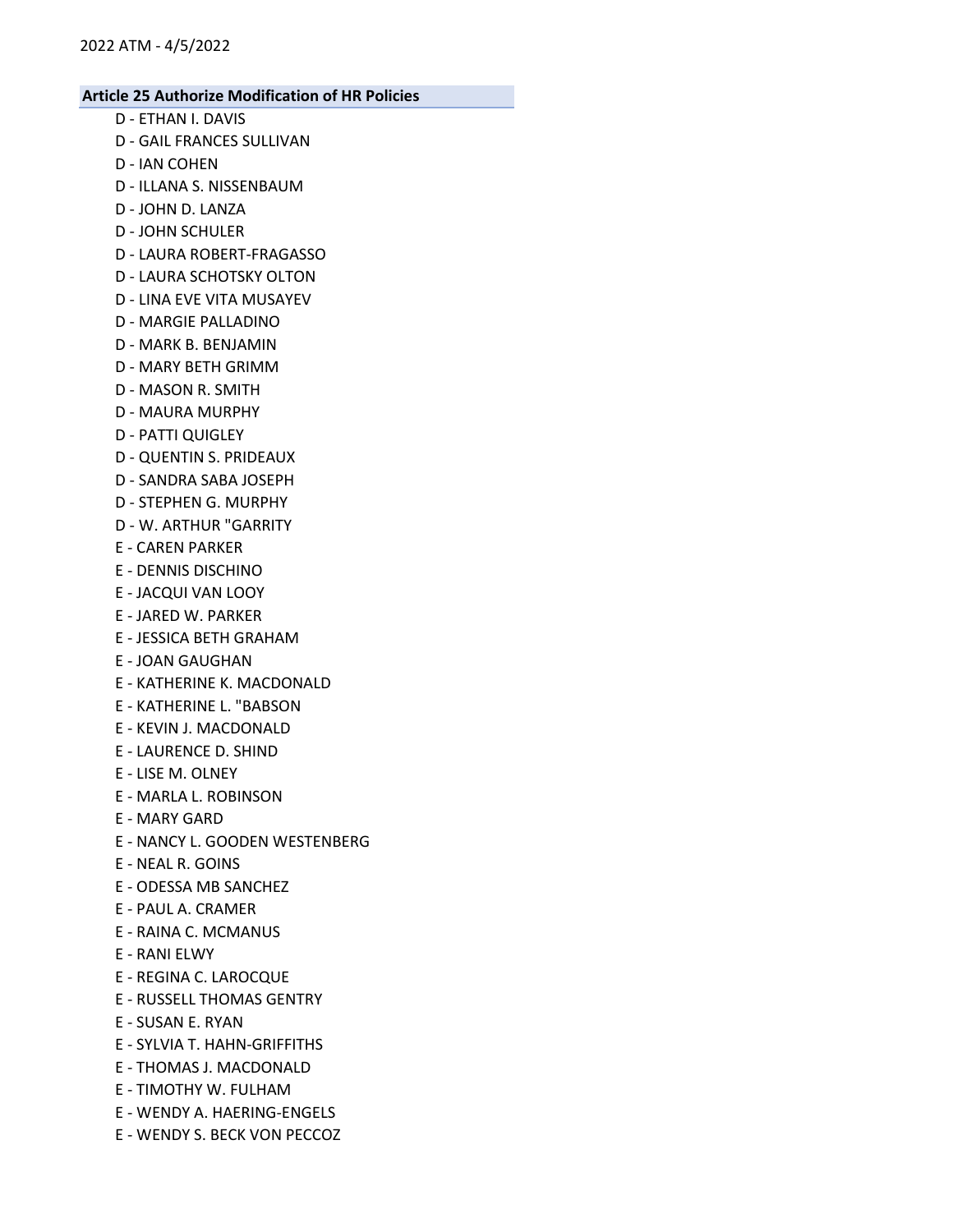- F ANNE P. COHEN
- F C. MADISON "RILEY
- F CHRISTINE SWENSON LAWRENCE
- F DAVID LIVINGSTON
- F DAVID RYAN DAWS
- F ELAINE M. PUTNAM
- F ELIZABETH LANGE
- F ELIZABETH MAY
- F FREDERIC W. RIPLEY
- F HOPE CROSIER
- F JAY PROSNITZ
- F JULIE RISING BRYAN
- F MICHAEL ANDREW LICATA
- F MICHAEL J. MASTRIANNI
- F MICHELE DRAGON LIVINGSTON
- F NICHOLE ANN BERNIER
- F NIKI BRINKMAN-OFENLOCH
- F SARA A. JENNINGS
- F SHAWN BAKER
- F STEVEN J. SIMONS
- F SUSAN KAGAN LANGE
- F VICTORIA J. OSTLER
- F VIRGINIA LEE FERKO
- G ALICE HANLON PEISCH
- G ALLAN L. PORT
- G ANDREW A. WILSON
- G CRAIG L. COHEN
- G DIANE CAMPBELL
- G DOUGLAS W. SMITH
- G EDWARD D. FOLLAND
- G FREDERICK W. SCHALLER
- G HAROLD N. "KAPLAN
- G JANET Z. GIELE
- G JE'LESIA JONES
- G JOAN HACKETT CODY
- G JUDSON L. JAFFE
- G KARL HAMMOND
- G KATHLEEN F. TRUMBULL
- G LORRI WOODACRE
- G MARJORIE R. FREIMAN
- G MICHAEL R. TOBIN
- G PARKER MORSE
- G PAUL H. MERRY
- G PETER SOLOMON
- G PHILIPPA BIGGERS
- G RICHARD MICHAEL SALASOVICH